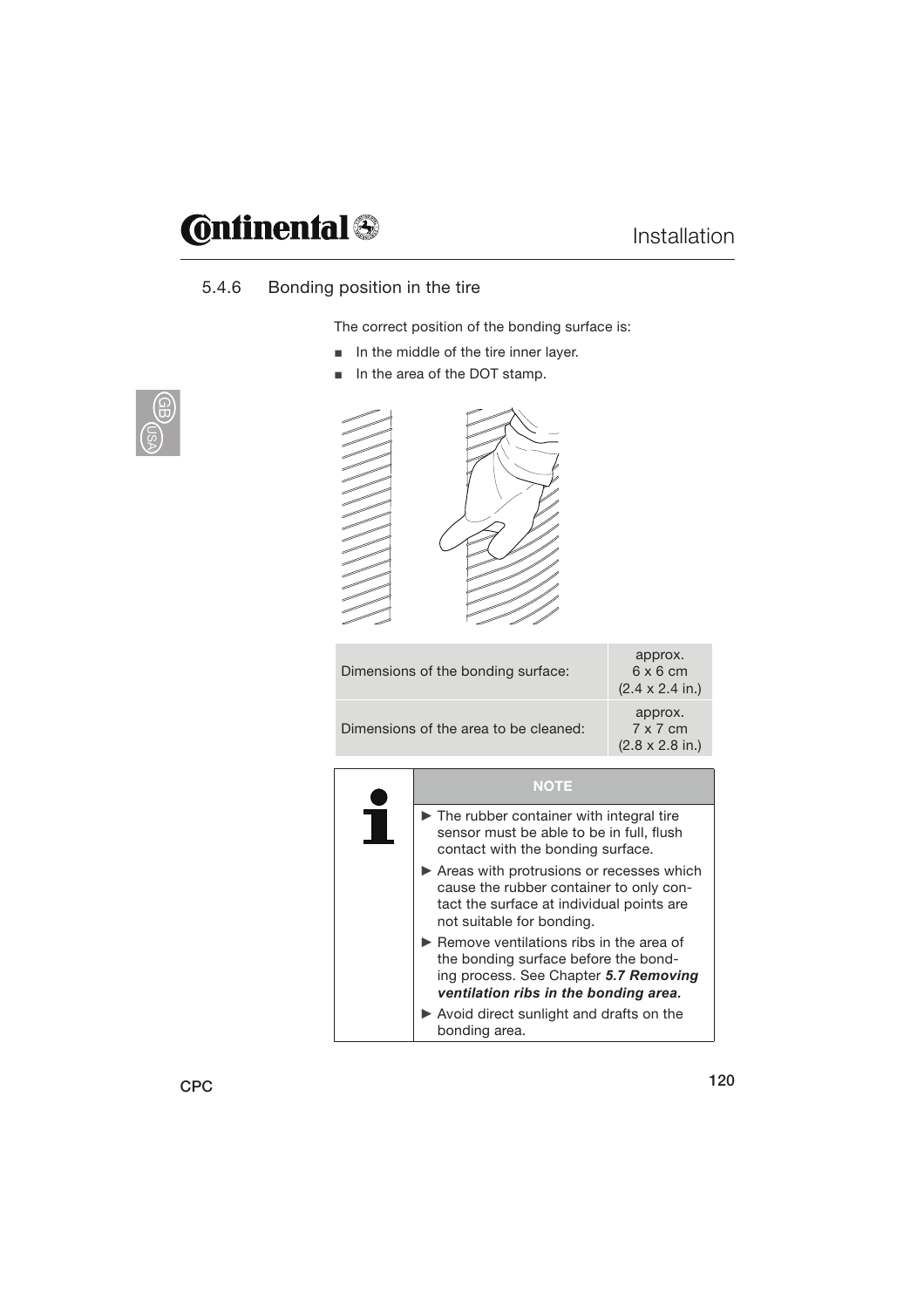# **Continental**

#### 5.4.7 Pretreatment of the bonding surface



- Shake the spray can (e.g. Liquid Buffer).
- Spray the complete dry bonding surface to be cleaned with the cleanser from a distance of approx. 20 cm (8 in.).



- Immediately chip the bonding surface to be cleaned using the scraper under slight pressure and in different directions until the bonding surface is dry. Take care not to damage the tire inner layer.
- Immediately clean the bonding surface to be cleaned thoroughly with the cleaning cloth. Wipe only in one direction and always use clean areas of the cleaning cloth. Do not rub any dirt or debris into the bonding surface.
- $\blacklozenge$  Repeat the cleaning steps until the bonding surface is optically free from residues.
- Mark the **outer edge** of the bonding surface with chalk.
- Allow the cleaned surface to breathe for approx. 3 minutes after the cleaning steps.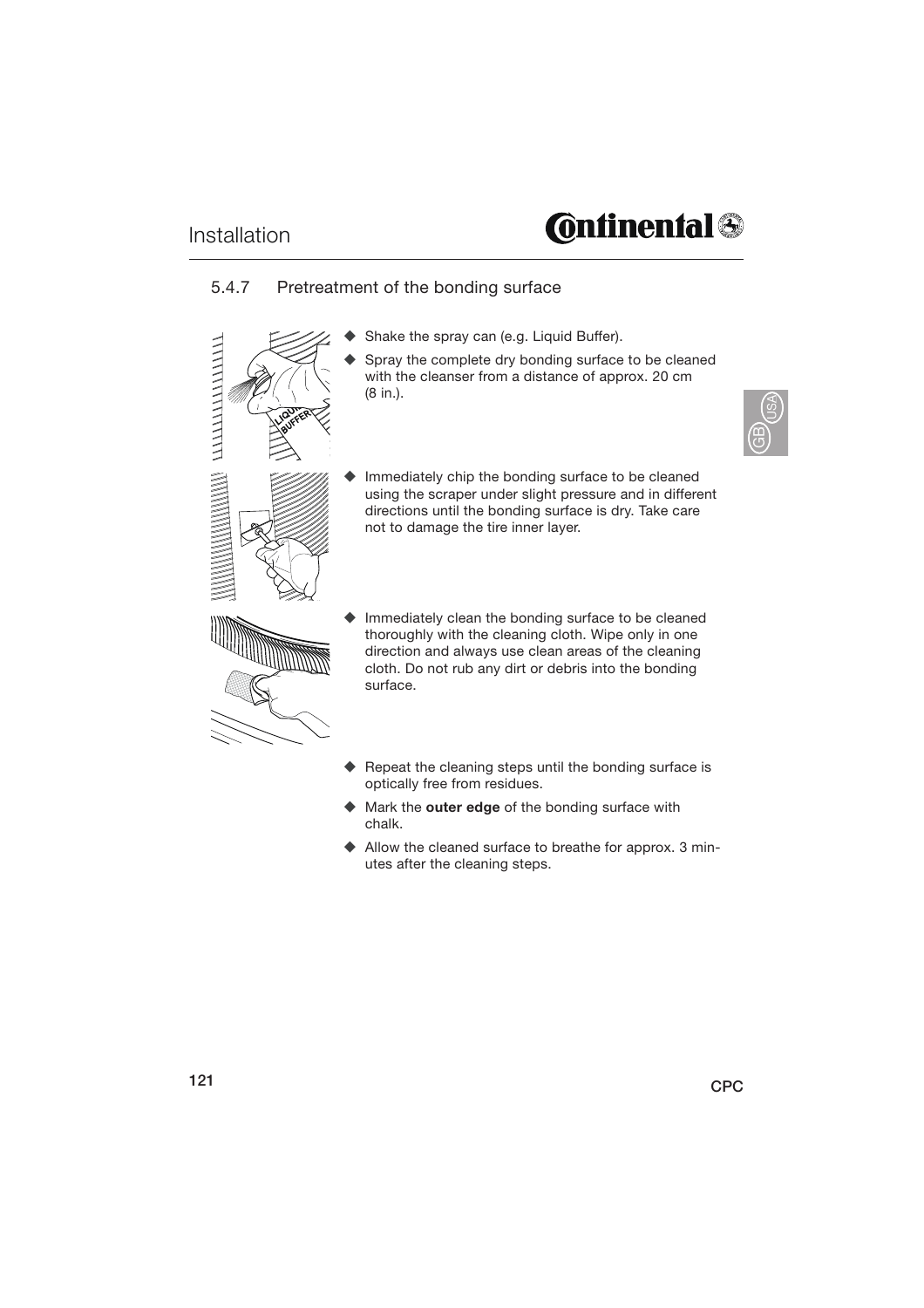# **C**onfinental @

#### 5.4.8 Installing the tire sensor in the rubber container





- ◆ Fold over the sealing lip of the rubber container.
- Wet the remaining surface in the container slightly with fitting paste.



- ◆ Place the tire sensor in the rubber container.
- tinued on the sensor (see figure). The sealing lip of the Fold the sealing lip of the container up again. The direction of rotation arrows on the container are concontainer must lie uniformly on the top of the sensor around the circumference.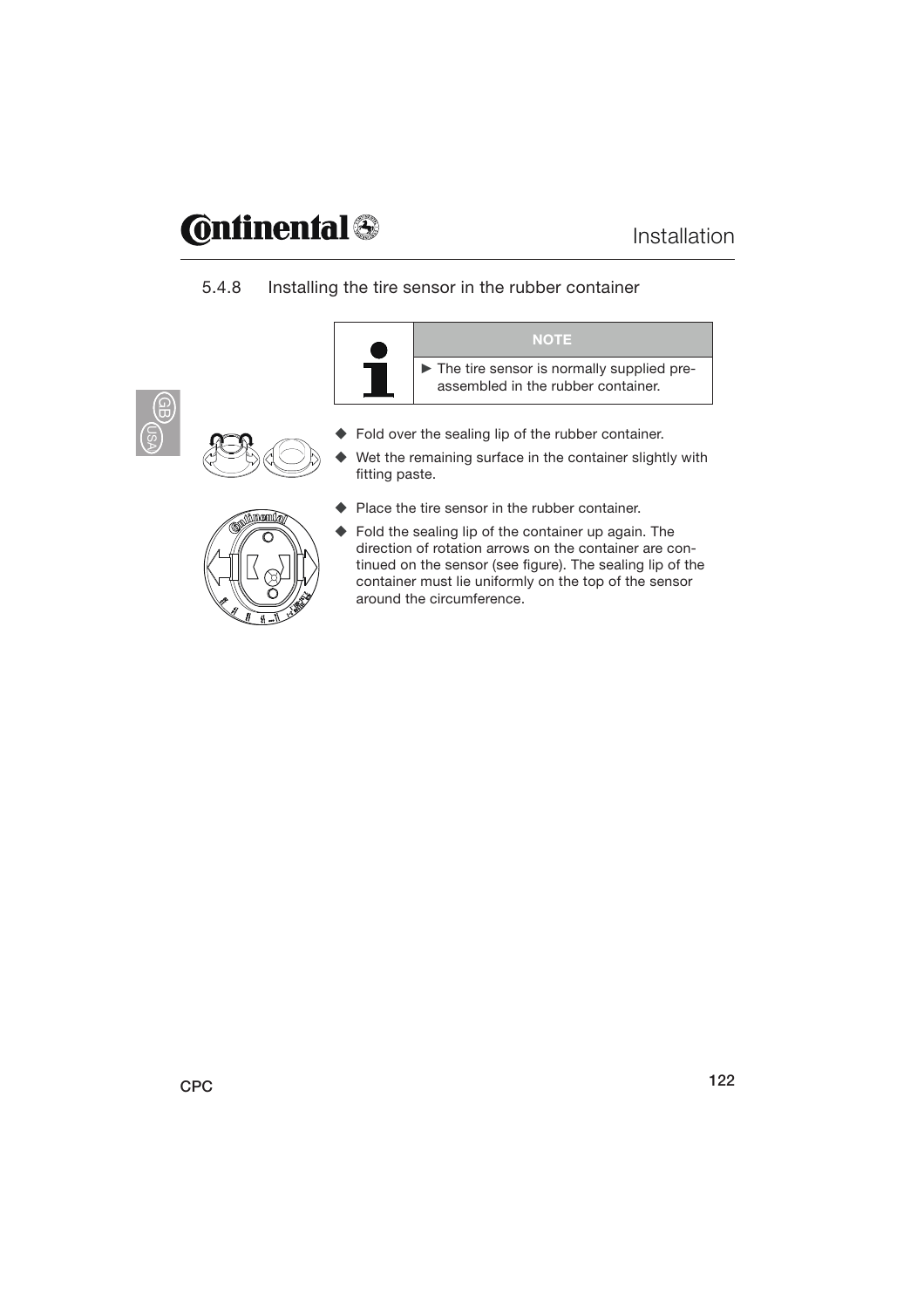#### Installation

## **Continental**

රි)<br>ප

5.4.9 Inserting the rubber container with integrated tire sensor into the pressing tool



 Place the inlay part in the pressing tool so that the two arrows on the inlay part correspond with those on the pressing tool.





- Place the rubber container with integrated tire sensor in the inlay part so that the two direction of rotation arrows on the tire sensor correspond with those on the inlay part.
- The container base surface must be in contact with the press-in tool all round, otherwise check the position of the sensor in the container.

5.4.10 Cleaning the bonding surface on the rubber container



- Shake the spray can (e.g. Liquid Buffer).
- Spray the cleansing agent onto the cleaning cloth and wet the bonding surface.
- Then thoroughly clean the bonding surface using the cleaning cloth, always using a clean area of the cloth.
- Carry out this cleaning operation at least twice.
- Allow the cleaned surface to breathe for approx. 3 minutes after the cleaning steps.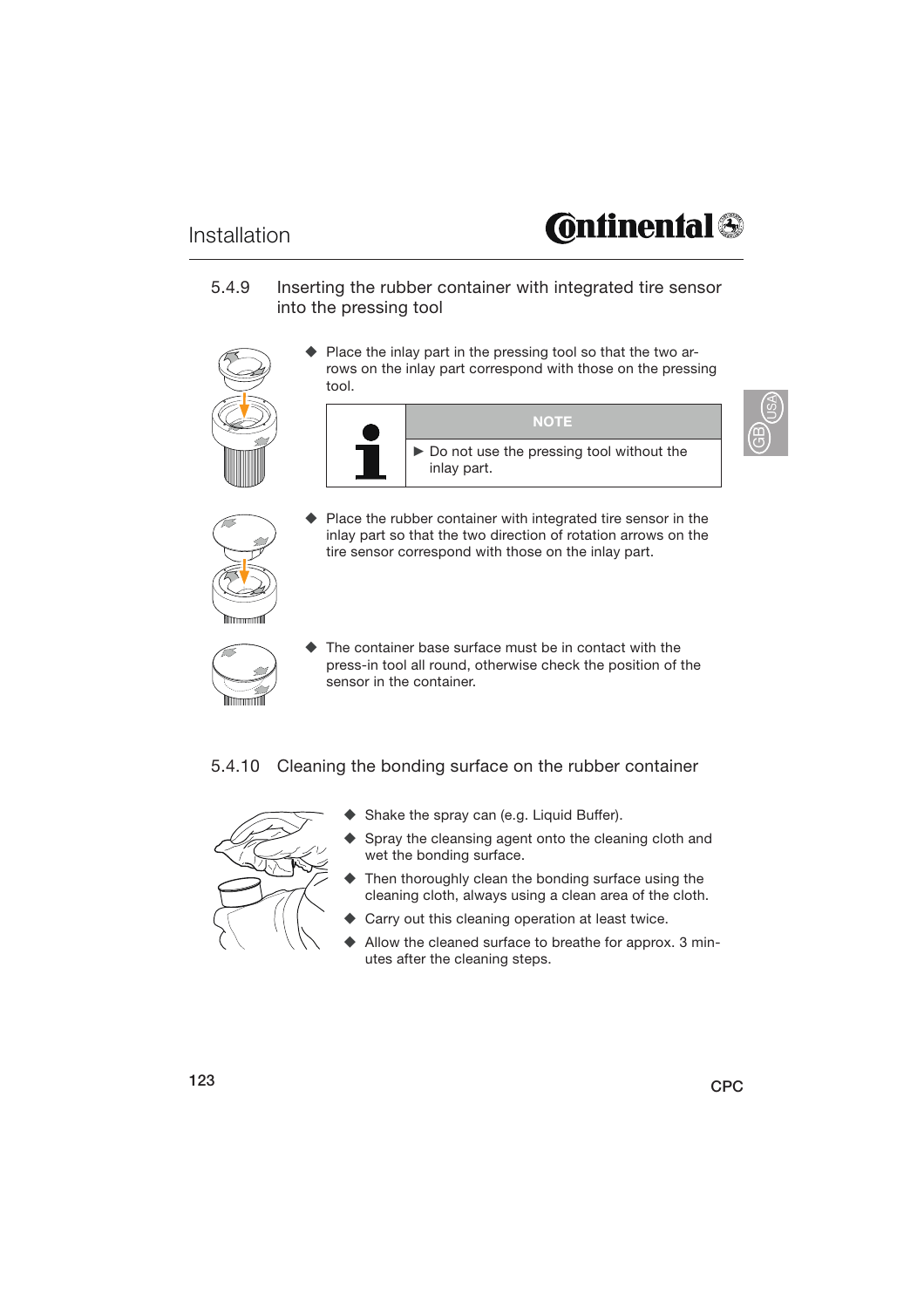### **@nfinenfal@**

5.4.11 Bonding in the rubber container with integrated tire sensor





- **NOTE** The Cyberbond 2250 adhesive contains a fluorescent agent which allows to check, if the right adhesive has been used, even after bonding.
- Check the position of the rubber container with integrated tire sensor in the pressing tool.
- Apply 1 unit (see graduation marks on flask) of the special adhesive to the bonding surface of the tire sensor and spread uniformly using the spatula.
- $\blacklozenge$  Immediately after applying the adhesive, press the rubber container with integrated tire sensor perpendicularly onto the cleaned bonding surface using the pressing tool. See Chapter *5.4.6 Bonding position in tire* for the correct positioning of the tire sensor on the tire inner layer.



 Press the rubber container with integrated tire sensor perpendicularly, firmly and steadily onto the tire inner layer with a weight of at least 5 kg (11 lbs.) for approx. 45 seconds using the press-in tool. **Do not tilt!**

The position of the tire sensor is correct when the arrows on the rubber container are facing in the direction of rotation of the tire.

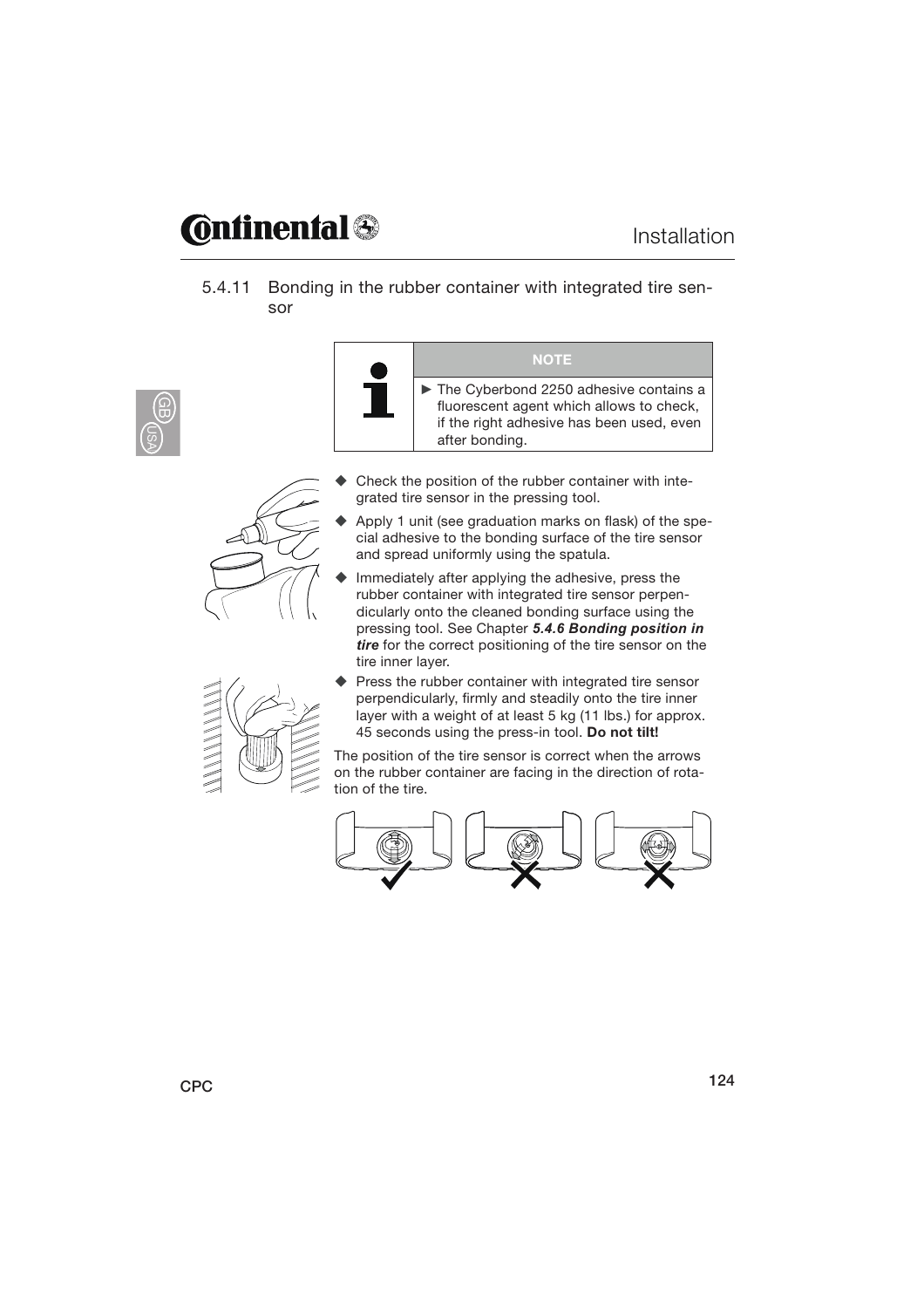#### 5.5 Final inspection of the bonding of the rubber container

- $\blacklozenge$  Inspect the bond visually. When bonded correctly, the rubber container with integral tire sensor is in full, flush contact with the inner layer of the tire.
- ♦ Carefully wipe away any remaining adhesive around the edge of the rubber container. Do not pull on the tire sensor or rubber container for (at least) the first 15 minutes.



 $\blacklozenge$  Before fitting the tire, activate the tire sensor using the hand-held tool. The tire can then be fitted on the wheel.

#### 5.6 Tire sensor activation before fitting tire

Before the tire is fitted on the wheel, a function check of the tire sensor has to be carried out.

Proceed as follows:



- Call up menu item "Activate sensor" on the hand-held tool and confirm with "**OK**."
- Insert the hand-held tool into the tire directly next to the tire sensor.

This checks the function of the tire sensor and activates the sensor.

The following messages are possible:

| <b>Display</b>       | <b>Meaning</b>                                                  |
|----------------------|-----------------------------------------------------------------|
| "Tire sensor OK"     | The function proper is<br>confirmed. The tire can<br>be fitted. |
| "Tire sensor not OK" | Replace the tire sensor.                                        |
| "Battery too weak"   | Replace the tire sensor.                                        |